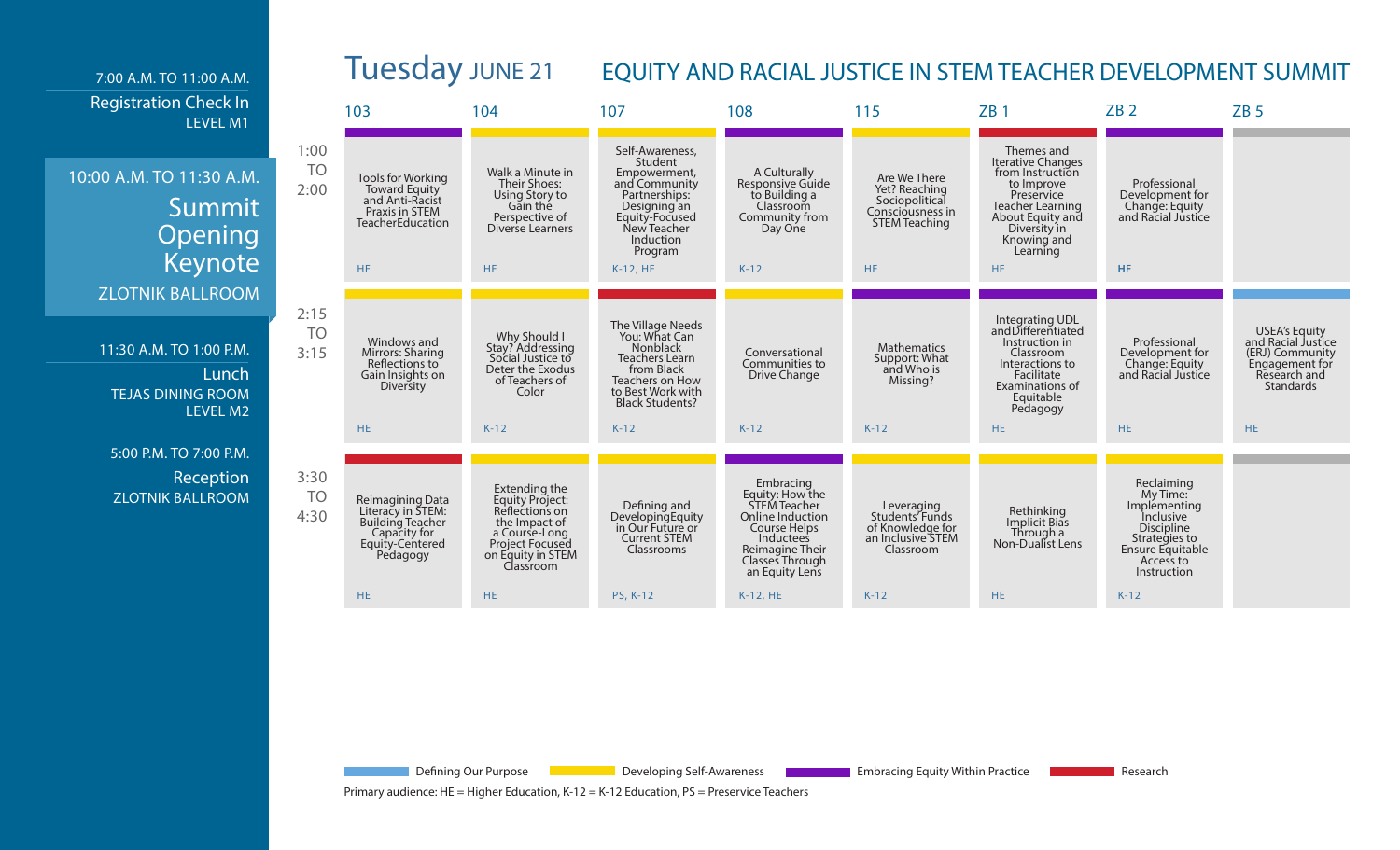## 7:00 A.M. TO 11:00 A.M. Registration Check In LEVEL M1

### 7:00 A.M. TO 8:45 A.M.

Breakfast TEJAS DINING ROOM LEVEL M2

Closed breakfast for students is in ZB 2. Closed breakfast for Texas Co-Directors is in ZB 5.

## 9:00 A.M. TO 10:30 A.M. **Conference Opening** Keynote ZLOTNIK BALLROOM

12:00 P.M. TO 1:15 P.M. **Lunch** TEJAS DINING ROOM LEVEL M2

### 5:00 P.M. TO 7:30 P.M.

Reception & Poster Session ZLOTNIK BALLROOM

# Wednesday JUNE 22 UTEACH STEM EDUCATORS CONFERENCE DAY 1

|                             | 103                                                                                          | 104                                                                                                                | 107                                                                                           | 108                                                                                                                 | 115                                                                                  | ZB1                                                                                              | ZB2                                                                              | ZB <sub>5</sub>                                                                |
|-----------------------------|----------------------------------------------------------------------------------------------|--------------------------------------------------------------------------------------------------------------------|-----------------------------------------------------------------------------------------------|---------------------------------------------------------------------------------------------------------------------|--------------------------------------------------------------------------------------|--------------------------------------------------------------------------------------------------|----------------------------------------------------------------------------------|--------------------------------------------------------------------------------|
| 11:00<br><b>TO</b><br>12:00 | Course<br>Overview:<br>Research<br>Methods                                                   | Restorative<br>Practices in the<br>Classroom                                                                       | AdaptingtheField<br>Experience for a<br>Post-Pandemic<br>World                                | "You Can Do This,<br>I Can Help":<br>Differentiating<br>Math and Science<br>for ELL Students                        | What Is UTeach?                                                                      |                                                                                                  |                                                                                  | Leveraging Funds<br>of Knowledge in<br>Culturally<br>Responsive<br>Instruction |
|                             | HE.                                                                                          | <b>PS, K-12</b>                                                                                                    | HE.                                                                                           | $K-12$                                                                                                              | HE, K-12                                                                             |                                                                                                  |                                                                                  | HE.                                                                            |
| 1:15<br><b>TO</b><br>2:15   | Course<br>Overview:<br>Knowing and<br>Learning in<br>Mathematics and<br>Science              | Practical<br>Applications to<br>Create a Positive<br>Classroom<br>Environment                                      | Expanding and<br>Strengthening<br>the STEM Teacher<br>Workforce<br>Through UTeach             | Creating an<br>Affinity Space for<br>STEM Women of<br><b>Color Educators</b>                                        | Building a<br>Public-Private<br>Partnership for<br><b>STEM Education</b><br>Research | Avoid Burnout<br>by Doing Fewer<br>Things Better                                                 | The Other<br>Mathematicians<br>Project:<br>Representation<br><b>Matters</b>      | UTeach<br>Co-Director<br>Meeting —<br>Closed Session                           |
|                             | HE.                                                                                          | <b>PS, K-12</b>                                                                                                    | HE.                                                                                           | HE.                                                                                                                 | HE.                                                                                  | $K-12$                                                                                           | HE.                                                                              |                                                                                |
| 2:30<br><b>TO</b><br>3:30   | <b>Course Overview:</b><br>Functions and<br>Modeling                                         | <b>ACP That Rocks!</b><br><b>Increase Your</b><br><b>STEM Teacher</b><br>Production with<br>an Alt Cert<br>Pathway | The<br>Knowles Teaching<br>Fellowship:<br><b>Finding Support</b><br>to Be a Teacher<br>Leader | Asking the Right<br>Questions to<br>Make Thinking<br>Visible in the<br>Science<br>Classroom                         | Project-Based<br>Instruction Inside<br><b>Math Circles</b>                           | Revisiting and<br>Revisioning the<br>UTeach Elements<br>of Success                               | <b>Get the Facts</b><br><b>Out: Resources</b><br>for STEM Teacher<br>Recruitment |                                                                                |
|                             | HE.                                                                                          | HE.                                                                                                                | <b>PS</b>                                                                                     | $K-12$                                                                                                              | $K-12$                                                                               | HE.                                                                                              | HE.                                                                              |                                                                                |
| 3:45<br><b>TO</b><br>4:45   | <b>Beyond Calling</b><br>Out: Navigating<br>Conversations<br>About Equity and<br><b>Bias</b> | Supporting<br>Effective Educator<br>Development<br>(SEED) Project<br>All-Partners<br>$Meeting$ —<br>Closed Session | Initial<br>Employment<br>Outcomes of<br><b>UCCSTeach</b><br>Graduates                         | <b>Building Better</b><br>Relationships:<br>Implementing<br>Social, Emotional,<br>and Conversation<br><b>Skills</b> | We Don't<br>Lecture About the<br>5E Cycle: Getting<br>"Meta" with the<br>5Es         | Hold the Mirror<br>for Me: Examining<br>Personal Teaching<br>Practices Using<br>PeerObservations | Launching a<br>UTeach Program<br>with Maximum<br>Buy-In                          |                                                                                |
|                             | <b>HE, K-12</b>                                                                              |                                                                                                                    | HE.                                                                                           | $K-12$                                                                                                              | HE.                                                                                  | <b>HE, K-12</b>                                                                                  | HE.                                                                              |                                                                                |

Adapting and Strengthening the UTeach Program and Curriculum **Strengthening Instruction Dut-of-Class Support for Everyone Dut-Preservice Teacher Topics Research** Research

Primary audience: HE = Higher Education, K-12 = K-12 Education, PS = Preservice Teachers